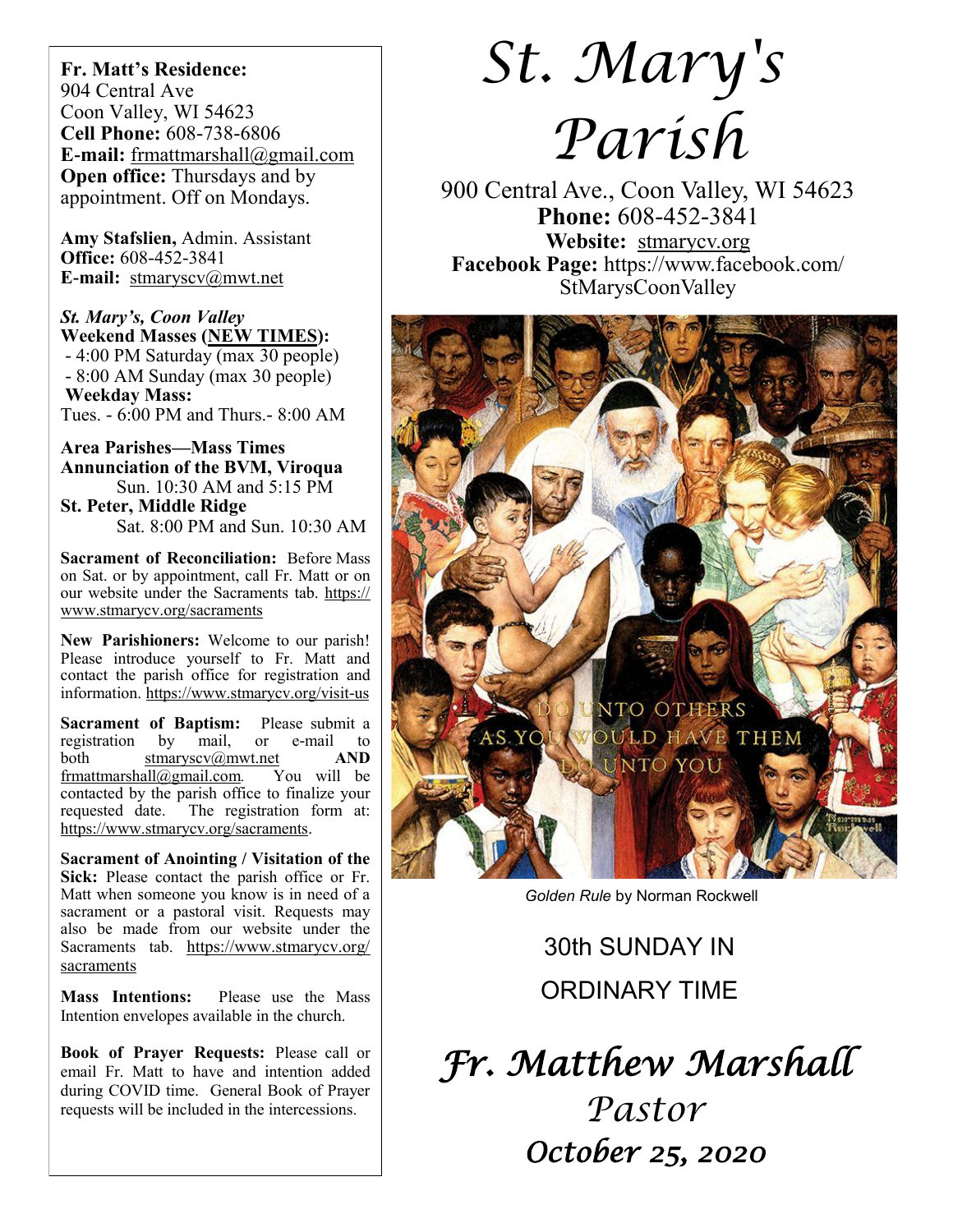# *St. Mary's Parish, Coon Valley, WI 30th Sunday in Ordinary Time*

#### **SUNDAY, OCTOBER 25, 2020**

- 1) Exodus 22:20-26<br>2) 1 Thessalonians
- 2) 1 Thessalonians 1:5c-10
- 3) Matthew 22:34-40

FOCUS: Fidelity to God's two great commandments sets a good example for others to follow.

The Old Testament lists more than 600 laws by which the Israelite people were to live. Jesus, in fulfilling the law, tells us that *the whole law and the prophets depend on these two commandments*: loving God, and loving our neighbor as ourselves. Living by God's law is the best advertisement in drawing others to want to know and follow Jesus Christ. Our actions really do speak louder than our words.

# LITURGY OF THE WORD

In the first reading, the Lord tells the Israelites the laws regarding treatment of aliens, widows, and orphans, and the lending of money to the poor. Paul compliments the Thessalonians for their faith and for becoming *a model for all the believers* … *not only in Macedonia and in Achaia, but in every place your faith in God has gone forth*. In the Gospel, a scholar of the law tests Jesus, regarding the greatest *commandment in the law*. Jesus answers with two commandments, concerning love of God and love of neighbor.

| <b>Intentions</b>                                                             |                |                                |  |  |  |  |
|-------------------------------------------------------------------------------|----------------|--------------------------------|--|--|--|--|
| Oct $24 \sim 8:00$ AM - †Deceased members of the Prindle<br>and Duda Families |                |                                |  |  |  |  |
| Oct $25 \sim 8:00$ AM - †Jennette C. Duda                                     |                |                                |  |  |  |  |
| $Oct$ 27 $\sim$ 6:00 PM - NO MASS                                             |                |                                |  |  |  |  |
| Oct $29 \sim 8:00$ AM - NO MASS                                               |                |                                |  |  |  |  |
| Oct $31 \sim 8:00$ AM - †Edward and Anna Kerska                               |                |                                |  |  |  |  |
| Nov $01 \sim 8:00$ AM - †Lucas Seelow                                         |                |                                |  |  |  |  |
|                                                                               |                |                                |  |  |  |  |
| Annual Appeal 2020-21                                                         |                |                                |  |  |  |  |
| As of $11/21/20$                                                              |                | Total Pledged   Total Payments |  |  |  |  |
| $D_{\text{bad}}$ and $D_{\text{bad}}$                                         | <b>¢425.00</b> | $\triangle$ 125 M              |  |  |  |  |

| Pledged/Paid                                    | \$435.00    | \$435.00      |  |  |  |  |  |
|-------------------------------------------------|-------------|---------------|--|--|--|--|--|
| Target Amount                                   | \$12,925.00 | \$12,925.00   |  |  |  |  |  |
| <b>Amt Under Target</b>                         | \$12,490.00 | (\$12.490.00) |  |  |  |  |  |
| Percent Pledged: 3.37%, Percent Received: 3.37% |             |               |  |  |  |  |  |

Number Contributing 3

# Next Week in Service — Nov. 1st

If you are not able to be at the Mass scheduled below, please find a substitute. Thank you Money Counters: Loree Nickelotti and Rodney and Kathy Berg

# Upcoming Events/Calendar

- **October 24/25** ~ Diocesan Annual Appeal Kickoff
- **October 24** ~ **Carved Pumpkin Contest,** drop off a carved pumpkin anytime before the 4 PM Mass to display in the St. Mary's Courtyard, Prizes awarded!
- **October 26-30** ~ **No daily Mass** and church will be closed, Fr. Matt taking some PTO
- **October 28**  7:30 PM **Rosary** with Fr. Matt at: <https://meet.jit.si/OctRosaryViroquaCoonValley>
- **November 01**  $\sim$  2 AM—Daylight Savings Time Ends
- **November 08** ~ RE Class for grades K-4
- **November 15** ~ RE Class for grades 5-10  $\overline{\phantom{a}}$  , and the contract of the contract of the contract of the contract of the contract of the contract of the contract of the contract of the contract of the contract of the contract of the contract of the contrac
- Our Sunday Mass Streaming Live on Facebook: <https://www.facebook.com/StMarysCoonValley>
- **Church will be open for private prayer Tuesday through Friday from 9AM until 7 PM and Sunday Noon to 7 PM** (please practice good social distancing)



# **Order Anything on Amazon? Use Amazon Smile!**

You can help increase AmazonSmile donations to St. Mary Parish by shopping at **[smile.amazon.com/ch/39-1218730](https://smile.amazon.com/gp/f.html?C=2G90H5KCIP85S&K=QCF9NBCEC5&M=urn:rtn:msg:202009161503507b868b2f6c4d472bb2aaf5b6e0c0p0na&R=1IFG7FBAC2Y5A&T=C&U=http%3A%2F%2FSMILE.AMAZON.COM%2Fch%2F39-1218730&H=TEOAGRQMCIY55KZ0NVAVQ9MTNACA)** or **with AmazonSmile ON** in the Amazon Shopping amazonsmile app.

| $\bigcup$ ci 91 $\approx$ 0.00 AINI - TEUWAIU AIIU AIIIIA KUISKA |                      |                         |                            |                        |             |
|------------------------------------------------------------------|----------------------|-------------------------|----------------------------|------------------------|-------------|
| Nov $01 \sim 8:00$ AM - †Lucas Seelow                            |                      | <b>Giving Last Week</b> | Week 42                    | 10/18/2020             |             |
|                                                                  |                      |                         | Adult Env.(15)             | \$535.00 Needed Weekly | \$1,900.00  |
| Annual Appeal 2020-21                                            |                      | Offertory               | \$67.00 Received This Week | \$829.00               |             |
| As of $11/21/20$                                                 | <b>Total Pledged</b> | <b>Total Payments</b>   | Memorials                  | $$72.00$ YTD Needed    | \$79,800.00 |
| Pledged/Paid                                                     | \$435.00             | \$435.00                | Total                      | $$679.00$ YTD Received | \$73,895.57 |
| Target Amount                                                    | \$12,925.00          | \$12,925.00             | <b>Mission Sunday</b>      | \$150.00 Difference    | (5,904.43)  |

# **DID YOU KNOW?**

If you are 70 ½ or older, you can do a **qualified charitable distribution (QCD)** of up to \$100,000 a year from your **IRA directly to a charity**. The distribution won't show up in your adjusted gross income and CAN count toward your required minimum distribution (RMD). The QCD allows you to be more strategic with your RMD. Consult your tax advisor before making any decisions. If a QCD is for you, please consider St. Mary's Parish as your charity of choice.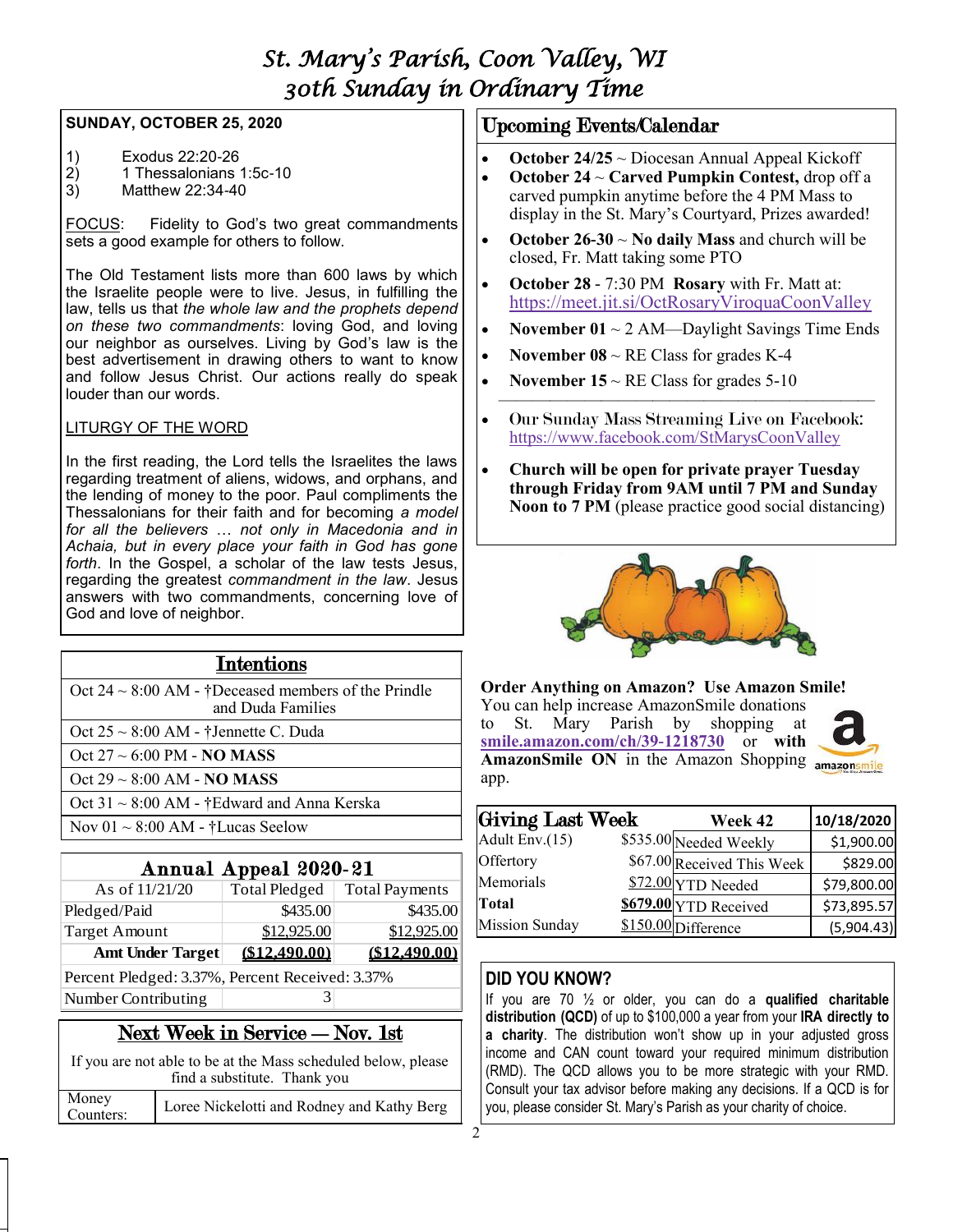# **From Fr. Matt**

## -**Diocesan Annual Appeal ("DAA")**

This week or next you will receive materials in the mail for our Diocesan Annual Appeal. The DAA is to support the administrative, charitable, and communal efforts of our Diocese. Just as parishes take a collection week to week, a diocese asks for help through an Appeal. A brief case study is available online: https://diolc.org/stewardship/. It's a collection meant to benefit all 162 of our parishes, our healthcare institutions, schools, charities, and numerous local communities. The DAA provides a big part of training and supporting our clergy. If you have questions about the Appeal, please contact Fr. Matt. If you have concerns about the Diocesan Budget, Fr. Matt can help you to express your concerns to Bishop Callahan. Much like our civic taxes and representation, your feedback is needed and helpful for the life of Diocese of La Crosse. Thank you for your generosity!

#### **-Remembering Our Loved Ones**

The Day of the Dead is Monday November 2nd. To honor our loved ones, to pray with and for them, please consider bringing in a picture or memento to place on our Altar of Memory. You may bring items next weekend. They will remain on the Altar of Memory through Mass on Sunday Nov 1st. You can pick up your mementos in the sacristy anytime thereafter. Please also sign their names in our Parish Memorial Book in the coming weeks. The Book will be in the back of church the next few weekends. On October 31st and November 1st the Book and your mementos will be displayed on a small table in front of the altar during Mass. Any questions, please talk with Fr. Matt.

- **Join me and your fellow parishioners to say the Rosary**  Wednesday October 28 at 7:30 PM. We will gather together

online or feel free to join us privately. Everyone is welcome! Everyone is encouraged to gather (virtually) to support one another in prayer. Join online at: [https://meet.jit.si/](https://meet.jit.si/OctRosaryViroquaCoonValley) [OctRosaryViroquaCoonValley](https://meet.jit.si/OctRosaryViroquaCoonValley) The prayers will last about 20 min.



- Thursday October 29th is celebrated as the birthday of the Islamic prophet, Muhammad. Consider saying a prayer for our Muslim brothers and sisters around the world that day. Jesus tells us to love our neighbors as ourselves...just as Christmas is important to us, so The Prophet's Birthday is very important to Muslim believers around the world. As-salāmu ʿalaykum, i.e. "peace be upon them!"

*-* Church will be closed Monday - Friday this week while Fr. Matt is on vacation.

# Parish Announcements

#### **Financial Support Options**

- US Postal Service: mail directly to the parish office.
- Bill Pay through online banking, add St. Mary's as contact (if possible, use your envelope number as the account number).
- Use our online service at: [diolc.org/st-mary-coon](http://www.diolc.org/st-mary-coon-valley)[valley](http://www.diolc.org/st-mary-coon-valley) (a 3% fee will be assessed by the provider of the giving portal, your contribution will be recorded for the full amount).
- Drop you contribution envelope off at either church, Coon Valley or Viroqua and the funds will be directed to St. Mary's

# Diocesan/Local Announcements

#### **Coats for Kids—Wrapping the Community in Warmth**

Donate new or gently used coats for infants through adults (larger ones in greater need-no trench coats), warm and waterproof mittens, gloves, stocking hats, boots and snow pants. Drop off at La Crosse, Onalaska, Holmen, West Salem, and Stoddard Kwik Trip stores from Oct. 5 through November 13th. Distribution to those in need by appointment only beginning the second week of November. Please call 608-782- 0710 or online at [www.cclse.org.](https://cclse.org/)

#### **New Freedom Transportation Program Needs Drivers**

Have some extra time? Volunteer drivers are needed to provide rides for people with disabilities and the elderly. You will receive 57.5 cents per mile. Please call for more information and to get an application: 1-800-228-3287 ask for Bobbi.

#### **Internal Auditor/Staff Accountant**

The Diocese of La Crosse is looking for a detailed, self-driven Internal Auditor/Staff Accountant to join our team! As our internal auditor, you will be assisting the financial operations of the parishes within the Diocese of La Crosse. Using agreed upon procedures, you will review operations, ensure the guidelines and procedures of the diocese are being followed within each parish, develop and recommend changes to standardized guidelines/procedures for parishes. In addition, you will assist the Diocesan Finance Officer with monthly and annual reporting, year-end audit, and cash receipts processing. For Further Information: <https://diolc.org/jobs>

# **Night in Peru at Casa Hogar - Virtually**

Friday, November 6, 2020, 6:30 p.m.

<https://www.homeajpm.org/events> We hope you can join us for a night filled with music, Peruvian food, house tours and of course some international smiles during our Night in Peru! Follow along with the sights, smells and sounds of Casa Hogar. To make the evening even more interactive, register and check out the links on the webpage listed! Make your own Peruvian Dish with recipes from Casa Hogar. Test your knowledge with Peruvian Trivia for a chance to win and enjoy music from the children of Casa Hogar.